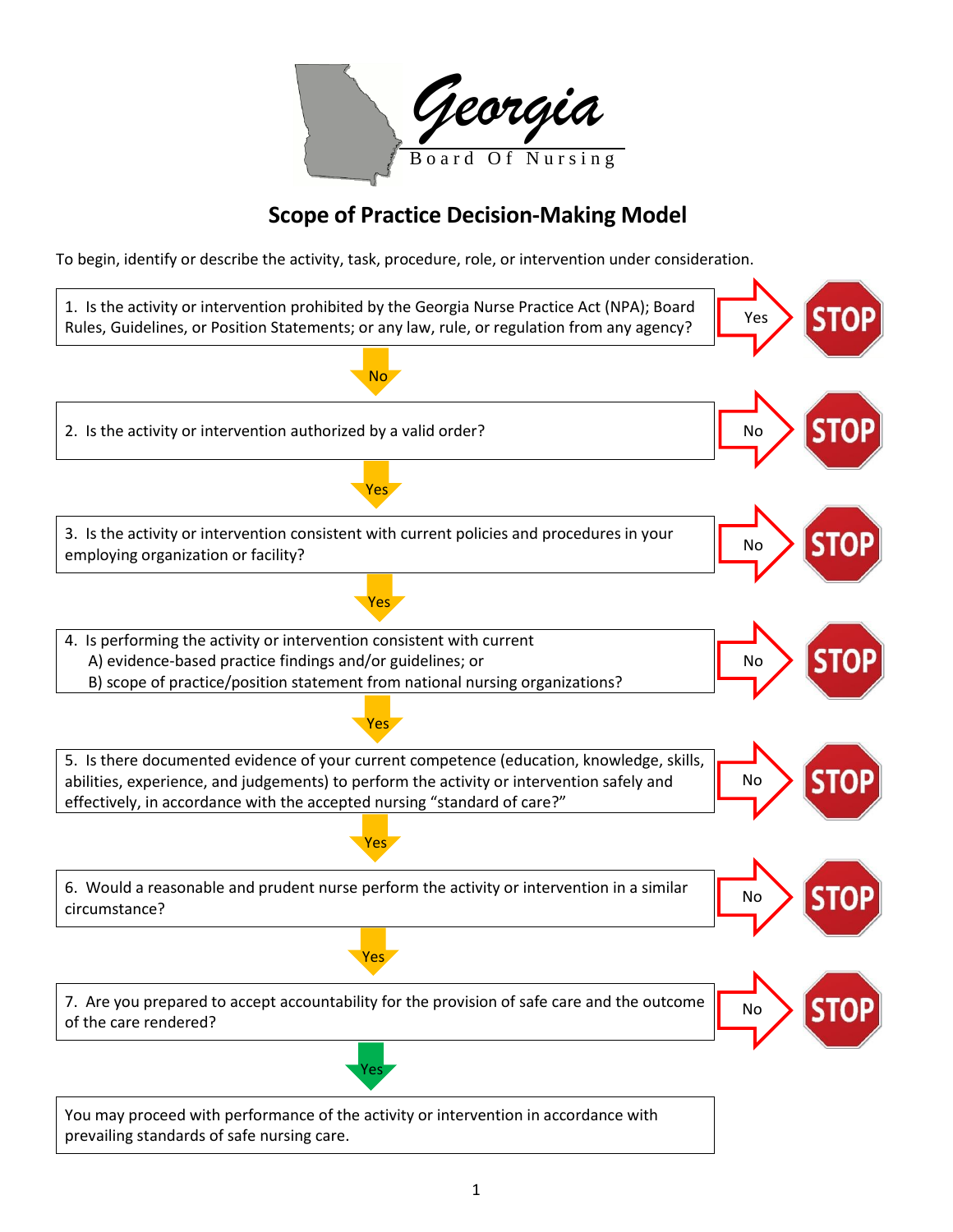## **Georgia Board of Nursing Scope of Practice Decision‐Making Model Considerations & Resources**

The Georgia Board of Nursing (Board) recognizes that nursing is a dynamic, ever‐changing practice. As such, the Board does not have an all‐purpose list of tasks that every nurse can or cannot perform. Rather, because each nurse has a different background, knowledge, and level of competence, it is up to each individual nurse to use sound judgment when deciding whether or not to perform any particular activity, task, procedure, role, or intervention. This Scope of Practice Decision Making-Model was developed by the Board to assist nurses in making scope of practice decisions.

The model is designed to be used in sequence, beginning at the top with question number one. In the model, nurses are asked reflective questions, and depending on how they answer, they are directed to continue through the model or stop. At any point, if a nurse reaches a stop sign, he/she should consider the activity or intervention in question beyond (or outside) his/her scope of practice.

The Board does not maintain that this is the only model a nurse may use for assistance in determining his/her scope of practice in a given situation; however, nurses practicing in Georgia must comply with the Nurse Practice Act and Board Rules in all instances while practicing nursing.

A nurse always has a fundamental duty to ensure safe patient care. One of the most important actions a nurse can take toward fulfilling that responsibility is making sure that he/she only accepts nursing assignments that are consistent with his/her education, experience, knowledge, training, skill competencies, and physical and emotional abilities. Below are examples of considerations and resources to examine for each question in the decision-making model.

| <b>Decision-Making</b><br><b>Model Question:</b>                                                                                                                                                  | For each question, reflect upon the following considerations and explore the<br>additional resources (not all-inclusive):                                                                                                                                                                                                                                                                                                                                                                                                                                                                                                                                                                                                                                                                                                                                                                                                                                                                                                        |
|---------------------------------------------------------------------------------------------------------------------------------------------------------------------------------------------------|----------------------------------------------------------------------------------------------------------------------------------------------------------------------------------------------------------------------------------------------------------------------------------------------------------------------------------------------------------------------------------------------------------------------------------------------------------------------------------------------------------------------------------------------------------------------------------------------------------------------------------------------------------------------------------------------------------------------------------------------------------------------------------------------------------------------------------------------------------------------------------------------------------------------------------------------------------------------------------------------------------------------------------|
| 1. Is the activity or<br>intervention prohibited by<br>the Georgia Nurse<br>Practice Act (NPA); Board<br>Rules, or Position<br>Statements; or any law,<br>rule, or regulation from<br>any agency? | The Georgia Nurse Practice Act (NPA) is found in O.C.G.A. § 43-26. The act<br>may be found on the Board's website using this link.<br>Relevant Board Rules and Position Statements are available on the Board's<br>website using this link under Laws, Rules and Policies.<br>To begin, review relevant Nursing Laws, Rules and Position Statements<br>in links above.<br>Research potential applicable regulations from other regulators that<br>$\bullet$<br>relate to your practice setting and situation at hand for example,<br>A) The Georgia Composite Medical Board related to physician<br>delegation, O.C.G.A. §43-34-23 (link);<br>B) The Georgia Board of Pharmacy related to medication management<br>and dispensing See Title $16$ – Chapter 13: Controlled Substances;<br>Title 26 – Chapter 4: Pharmacists and Pharmacies; Title 43 – Chapter<br>1: General Provisions (link); and,<br>C) Center for Medicare & Medicaid Services (CMS) related to billing for<br>services, specific documentation requirements. |
| 2. Is the activity or<br>intervention authorized by<br>a valid order?                                                                                                                             | Orders must be written by practitioners legally authorized to prescribe<br>$\bullet$<br>medications and/or treatments in the State of Georgia. Reference:<br>O.C.G.A. §§ 43-34-23 and 43-34-25 (link)                                                                                                                                                                                                                                                                                                                                                                                                                                                                                                                                                                                                                                                                                                                                                                                                                            |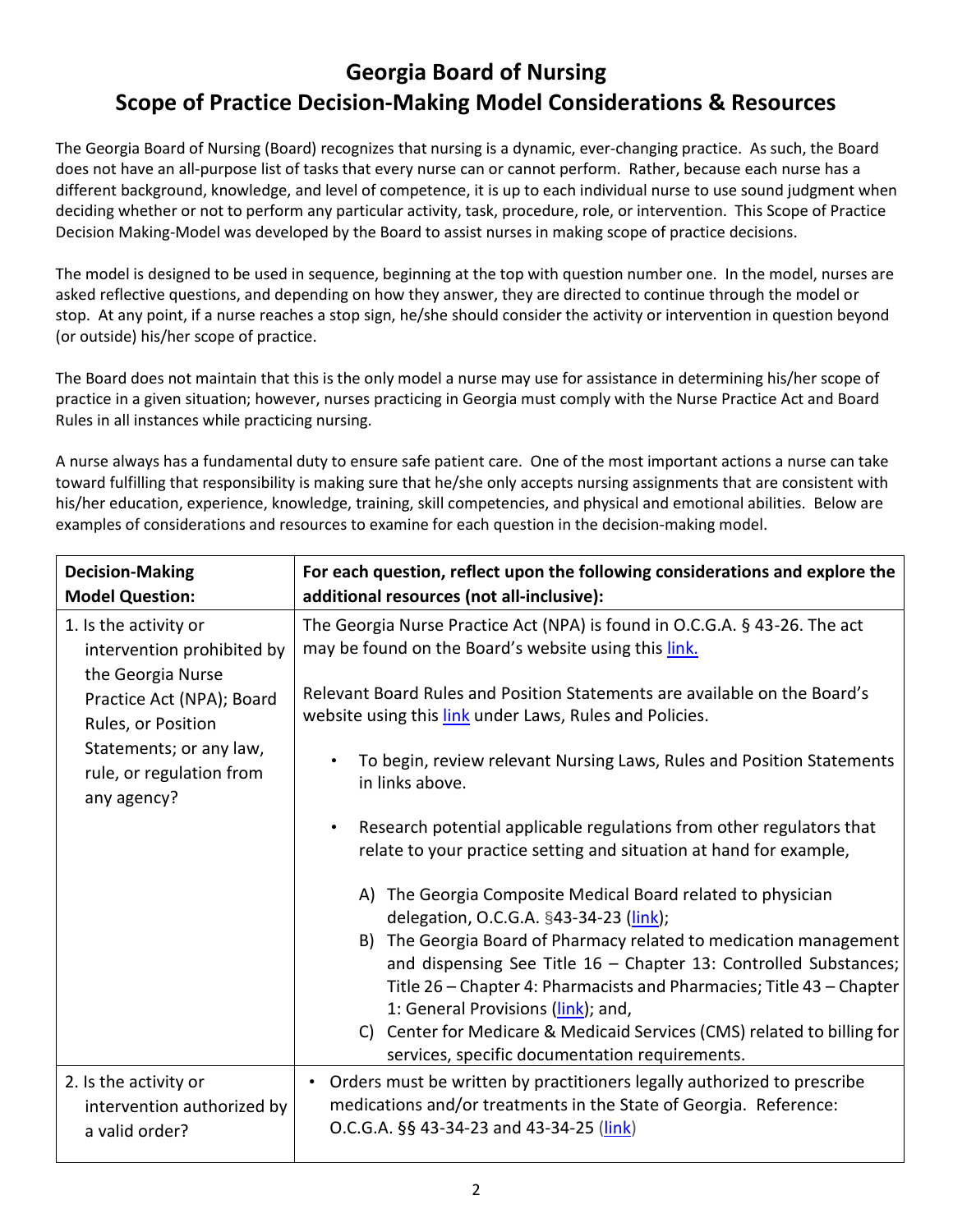| 3. Is the activity or<br>intervention consistent<br>with current policies &<br>procedures in your<br>employing organization or<br>facility?                                                                                                                                         | Locate current policies and procedures at your place of employment, or<br>$\bullet$<br>speak with your nursing supervisor or nursing administrator regarding the<br>facility's policy or position on nurses performing the activity or<br>intervention in question.<br>If the facility does not have current, applicable policies and procedures in<br>$\bullet$<br>place, your employer may consider developing policies and procedures to<br>offer guidance to nurses related to performing the activity or intervention<br>in the future.                                                                                                                                                                                                                                                                                                                                                                                                                                        |
|-------------------------------------------------------------------------------------------------------------------------------------------------------------------------------------------------------------------------------------------------------------------------------------|-------------------------------------------------------------------------------------------------------------------------------------------------------------------------------------------------------------------------------------------------------------------------------------------------------------------------------------------------------------------------------------------------------------------------------------------------------------------------------------------------------------------------------------------------------------------------------------------------------------------------------------------------------------------------------------------------------------------------------------------------------------------------------------------------------------------------------------------------------------------------------------------------------------------------------------------------------------------------------------|
| 4. Is performing the activity<br>or intervention consistent<br>with current<br>A) evidence-based practice<br>findings and/or<br>guidelines; or,<br>B) scope of<br>practice/position<br>statements from<br>national nursing<br>organizations?                                        | Perform a literature search and/or contact national nursing<br>$\bullet$<br>organizations/associations and/or accreditation/certification<br>organizations for guidance as to the standard of care in a particular care<br>delivery setting or specialty area.<br>Examples include: the American Nurses Association; the<br>$\circ$<br>Emergency Nurses Association; the Association of Women's<br>Health, Obstetric and Neonatal Nurses; the National Association of<br>School Nurses; the Association of periOperative Registered<br>Nurses; etc.<br>Research if a national nursing organization has issued a position<br>$\bullet$<br>statement, guideline, practice standard, or scope of practice<br>determination supporting LPNs, RNs, and/or APRNs engaging in the<br>activity or intervention.<br>Administration and/or legal counsel at your place of employment may be<br>$\bullet$<br>able to assist you with accessing some of these resources.                        |
| 5. Is there documented<br>evidence of your current<br>competence (education,<br>knowledge, skills, abilities,<br>experience, and<br>judgements) to perform<br>the activity or<br>intervention safely &<br>effectively, in accordance<br>the accepted nursing<br>"standard of care"? | Education may be acquired through a pre-licensure nursing education<br>$\bullet$<br>program, post-licensure nursing educational program, continuing nursing<br>education programs, achieving a national nursing certification, etc.<br>Consider keeping records of your past experiences with such an activity or<br>$\bullet$<br>intervention, i.e., the number of times you have observed and/or<br>performed, been evaluated on, and/or educated others about the activity<br>or intervention.<br>Maintain copies of your performance evaluations and skill check-offs.<br>$\bullet$<br>Documentation validating current competency should be maintained in<br>$\bullet$<br>accordance with agency/facility policy and procedure.<br>Nurses are encouraged to maintain copies of their competency forms. If<br>$\bullet$<br>ever questioned about your practice, showing documentation of relevant<br>education, training, and competency can support your practice decision(s). |
| 6. Would a reasonable &<br>prudent nurse perform the<br>activity or intervention in<br>a similar circumstance?                                                                                                                                                                      | Determine if another nurse with your same skill level, training, and<br>$\bullet$<br>experience would perform the activity or intervention with the same<br>patient, in the same setting.<br>Ask your peers and coworkers whether they would or would not perform<br>$\bullet$<br>the intervention or activity.<br>Consider the human, material, equipment, and other resources available<br>$\bullet$<br>to you in your setting, as these can vary greatly across the spectrum of<br>possible care environments and may contribute to a nurse's decision in a<br>given circumstance. Ask your supervisor what resources are available to<br>you related to this matter.                                                                                                                                                                                                                                                                                                            |